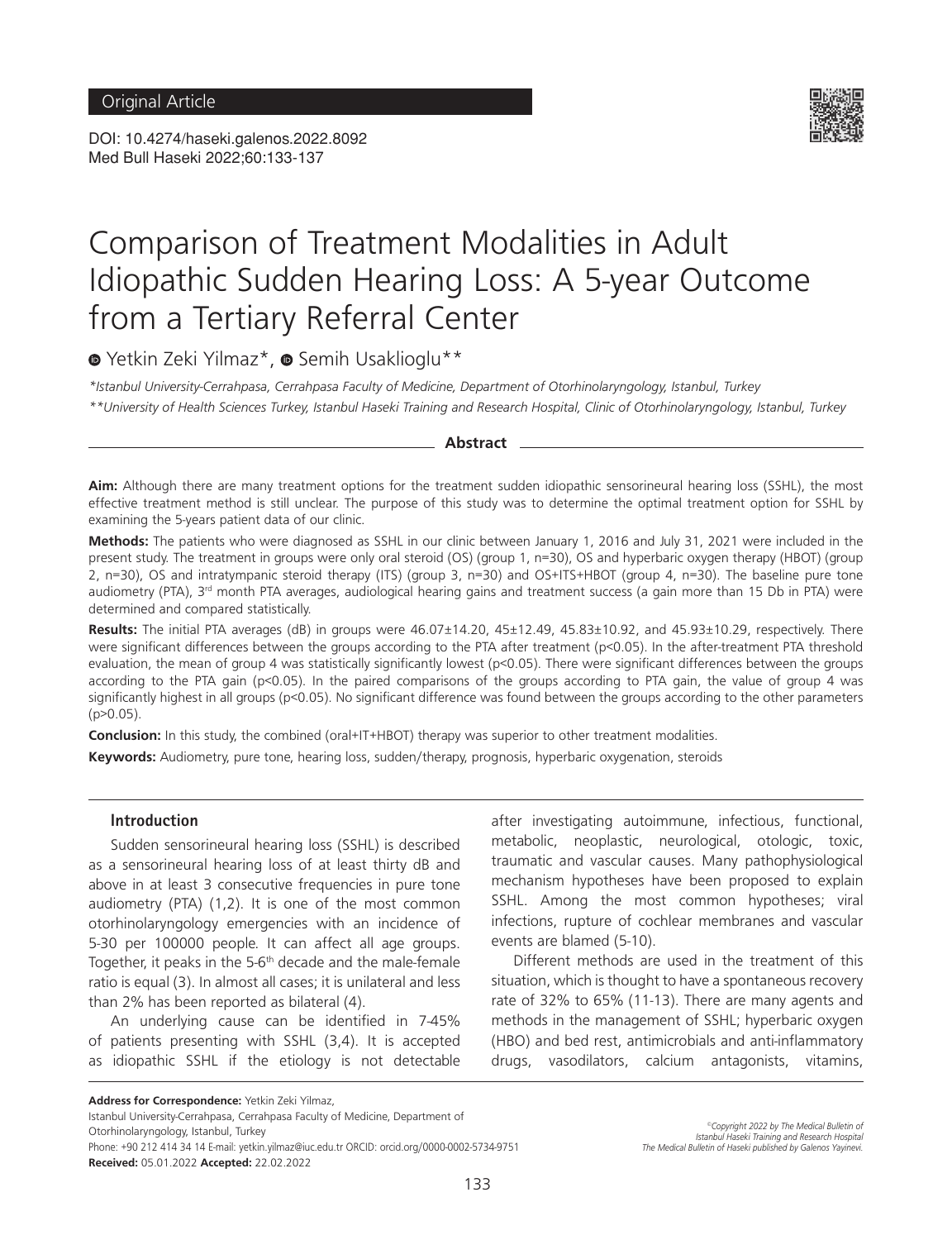essential minerals, volume expanders, defibrinogens, diuretics are the main agents used in treatment (14). These options can be used alone or in combination. Oral steroid (OS) therapy is the first recommended treatment in the guidelines and its side effects are mostly tolerable (12,15-18). Intratympanic steroid (ITS) injection can be used as a stand-alone therapy, combined with OS therapy, or administered as a rescue therapy (17,19,20).

Although there is different information in the literature regarding the definition of success in the treatment of SSHL, Siegel (21) developed a classification according to the acquired hearing gain and divided the recovery into four categories; class I: patients with complete recovery class II: patients with a gain of more than 15 dB but who do not reach normal hearing, and average of better than 45 dB with a PTA, class III: Patients with a gain of more than 15 dB but worse than 45 dB in PTA, class IV: Patients with less than 15 dB gain or no gain at all. For the response to the treatment, starting the treatment late, hearing loss with descending audiogram curve, accompanied by vestibular symptoms and facial paralysis, bilateral hearing loss, total or near-total hearing loss, multiple vascular risk factors, and elderly patients were described as poor prognostic factor.

There are different studies in the literature regarding the superiority of treatment options for sudden hearing loss, which is still a matter of debate whether it requires treatment or not. In the present study, we purposed to determine the optimal treatment option by examining the 5-year patient data of our clinic, which is one of the largest centers in Turkey in terms of the number of patients admitted and followed.

# **Methods**

This cross-sectional study was performed in Istanbul University-Cerrahpasa, Cerrahpasa Faculty of Medicine, Department of Otorhinolaryngology, after receiving the approval of the Cerrahpasa Faculty of Medicine Clinical Research Ethics Committee (decision date: 03.08.2021 and approval number: 604.01.01-152390) with the patients diagnosed as SSHL in our clinic between January 1, 2016 and July 31, 2021. This study was conducted retrospectively on the files of 120 patients who were diagnosed as sudden idiopathic sensorineural hearing loss and whose etiologies were not found.

All patients included in the study had at least 30 dB unilateral sensorineural hearing loss in at least three frequencies that started within 72 hours. The patients included in this study were between the ages of 18-60 and admitted to the hospital on the day of the onset of symptoms. Patients with acute or chronic infection in the affected ear, a history of surgery, and a known chronic disease were excluded from the study.

Among the patients whose diagnosis, treatment and follow-up were made in our clinic, 30 patients who received only OS (1 mg/kg prednisolone) treatment (group 1), 30 patients who received OS and HBO therapy (HBOT) (20 sessions in total for 2 hours at 2.5 atm pressure) (group 2) 30 patients (group 3) who received OS and ITS therapy (a single dose of 4 mg on the 1<sup>st</sup>, 3<sup>rd</sup>, 5<sup>th</sup>, 7<sup>th</sup>, 14<sup>th</sup> days) and 30 patients (group 4) who received all of these treatments in combination were included in the study.

OS treatments were administered as a single dose per day. HBO treatments were applied in the same center. Intratympanic injections were made using a microscope. After the patient's head was rotated 45 degrees to the opposite direction of the affected ear, local anesthesia was achieved by keeping a piece of cotton impregnated with 10% lidocaine for 10 minutes on the tympanic membrane. After anesthesia, puncture was performed with a 22 gauge needle from the anterior superior quadrant, followed by 1 cc dexamethasone (8 mg/2 mL) with a 27 gauge needle from the posterior inferior quadrant. After the procedure, the patient was kept in the same position for 30 minutes without swallowing or speaking.

PTA averages were evaluated at 0.5-1.0 and 2.0 kHz frequencies at the beginning of the treatment and at the 3<sup>rd</sup> month of admission. A gain of more than 15 dB in PTA test was determined as a treatment success criterion. In study groups; baseline,  $3<sup>rd</sup>$  month PTA averages, audiological hearing gains and treatment success were determined. The obtained data were analyzed statistically. Informed consent forms were obtained from patients.

## **Statistical Analysis**

Statistical Package for the Social Sciences (SPSS) 22 (SPSS Inc., USA) was used for statistical analysis. The normal distribution and homogeneity of data were evaluated with the Kolmogorov-Smirnov test and Levene's test. Kruskal-Wallis test, Mann-Whitney U test and Pearson chi-square test were used to compare the groups. Statistically significant level was accepted as p<0.05.

# **Results**

A total of 120 patients, 69 (57.5%) men and 51 (42.5%) women, were included in this study. The mean age of the patients was calculated as 40.84±7.29 (21-57) years. The groups were statistically similar according to the age characteristics of the patients (p>0.05) (Table 1).

When the initial PTA (dB) averages were evaluated, it was determined as 46.07±14.20 for group 1, 45±12.49 for group 2, 45.83±10.92 for group 3, and 45.93±10.29 for group 4. There was no significant difference between the groups according to initial PTA values (p=0.958, p>0.05) (Table 1).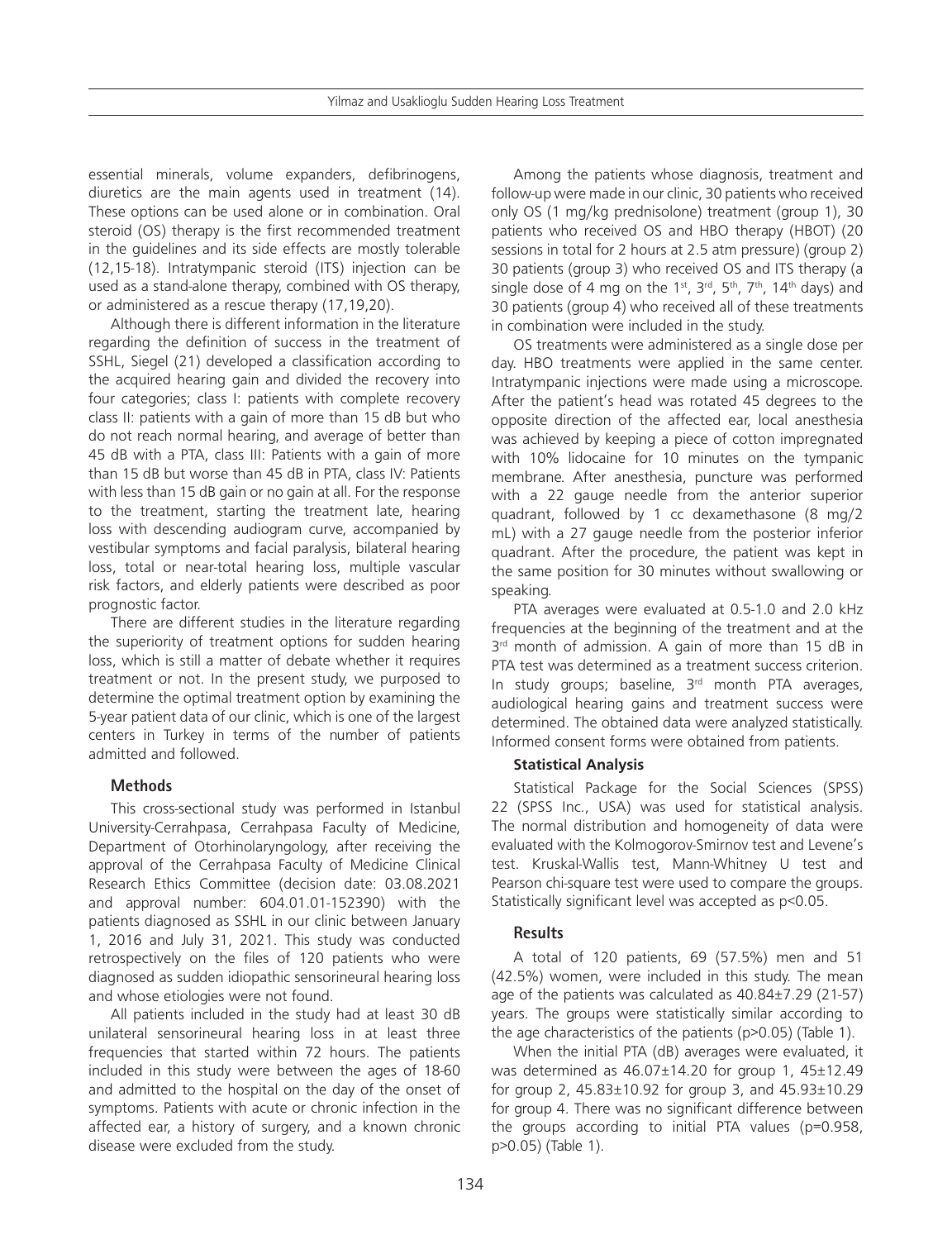When the PTA means (dB) were evaluated after the treatment, it was determined as 32.6±15.71 for group 1, 30.63±15.04 for group 2, 29.9±15.66 for group 3, and 22.73±11.51 for group 4. There was a significant difference between the groups according to the PTA values after treatment (p=0.04, p<0.05) (Table 1). In the pairwise comparisons made according to the PTA averages of the groups after the treatment, the value of group 4 was statistically significantly lower than all groups (respectively; p=0.07, p=0.029, p=0.04, p<0.05). No significant difference was obtained in the paired comparisons of the other groups (p>0.05) (Table 2).

When the groups were evaluated in terms of the mean PTA gains (dB) which were obtained with the treatment, it was determined as 13.47±7.78 for group 1, 14.37±9.47 for group 2, 15.93±10.84 for group 3, and 23.2±15.24 for group 4. There was a significant difference between the groups according to PTA values after treatment (p=0.022, p<0.05) (Table 1). In the pairwise comparisons made according to the PTA gain values of the groups obtained with the treatment, the value of group 4 was statistically significantly higher than all groups (respectively; p=0.07, p=0.012, p=0.029, p<0.05). No significant difference was found in the paired comparisons of the other groups (p>0.05) (Table 2).

When the groups were compared according to the determined audiological success criteria, no significant difference was obtained between the groups (p=0.309, p>0.05) (Table 3).

## **Discussion**

Sudden idiopathic sensorineural hearing loss is one of the most controversial issues of otorhinolaryngology in terms of its etiology, prognosis, treatment modalities and the results of the modalities. In this study, we tried to reveal the optimal treatment method by retrospectively examining the data of our clinic, which is one of the largest otorhinolaryngology centers in Turkey. As a result of our

study, we showed that the combination of OS+ITS+HBO is the treatment method that both provides the highest gain in post-treatment audiological thresholds and brings these thresholds closer to normal values. We did not detect a significant difference between the results of other treatment modalities.

Nowadays, various treatment protocols are applied for the treatment of SSHL. This diversity is due to the very different possible etiology and uncertainties in diagnosis. In its treatment, agents that provide hemodilution, antivirals, vasodilators, HBO and ozone therapy, and corticosteroids with different application routes are applied. Although many agents and combinations of agents are used in the treatment, oral corticosteroids are still preferred as the first treatment option in the treatment of SSHL (22).

In the present study, we purposed to determine the most effective treatment protocols using the data of our patients who met the inclusion criteria. Although we give different treatment combinations to patients with SSHL in our clinic, the steroids included in these treatments as a single dose in the morning to reduce the side effects (23). We applied ITS treatment every other day in order to increase patient compliance. We used the Siegel Criteria, one of the most frequently used criteria in the literature, to evaluate the success we achieved in the treatment of the patients in our study (21).

The American Academy of Otolaryngology-Head and Neck Surgery guidelines recommend an early treatment with steroids within 2 weeks (24). When we look from the perspective of ITS, although there are many protocols defined in the literature, there is no treatment protocol that has been shown to be superior (25). A published meta-analysis showed that ITS therapy alone was not superior to oral or IV steroid therapy (26). In terms of the combination of treatments, combined ITS and OS therapy have been shown to be superior to OS and ITS alone (27). In another study, combined intratympanicdexamethasone and OS therapy was not superior to OS alone (28). HBOT

| Table 1. Statistical analysis of study parameters according to groups |                         |                           |                                                |                                            |                                     |          |  |  |
|-----------------------------------------------------------------------|-------------------------|---------------------------|------------------------------------------------|--------------------------------------------|-------------------------------------|----------|--|--|
| <b>Parameters</b>                                                     |                         | <b>Treatment groups</b>   |                                                |                                            |                                     |          |  |  |
|                                                                       |                         | Group 1<br>(oral steroid) | Group 2<br>(oral steroid+hyperbaric<br>oxygen) | Group 3<br>(oral+intratympanic<br>steroid) | Group 4<br>(combination<br>therapy) | p        |  |  |
| Age (years)                                                           | $(min-max)$<br>(median) | 21-57<br>38               | 28-55<br>44                                    | 25-55<br>41                                | 25-50<br>42                         | 0.529    |  |  |
| Pre-treatment PTA (dB)                                                | $(min-max)$<br>(median) | 30-90<br>41.5             | 30-80<br>45                                    | 30-70<br>45                                | 32-80<br>42                         | 0.958    |  |  |
| Post-Treatment PTA (dB)                                               | (min-max)<br>(median)   | $2 - 70$<br>30            | $5 - 60$<br>33                                 | $3 - 60$<br>33                             | $7-63$<br>21                        | $0.04*$  |  |  |
| Auditory gain (dB)                                                    | $(min-max)$<br>(median) | $5 - 32$<br>11            | $2 - 40$<br>10                                 | $2 - 42$<br>11                             | $5-70$<br>20                        | $0.022*$ |  |  |
| *Kruskal-Wallis test p<0.05.                                          |                         |                           |                                                |                                            |                                     |          |  |  |

PTA: Pure tone average, min-max: Minimum-maximum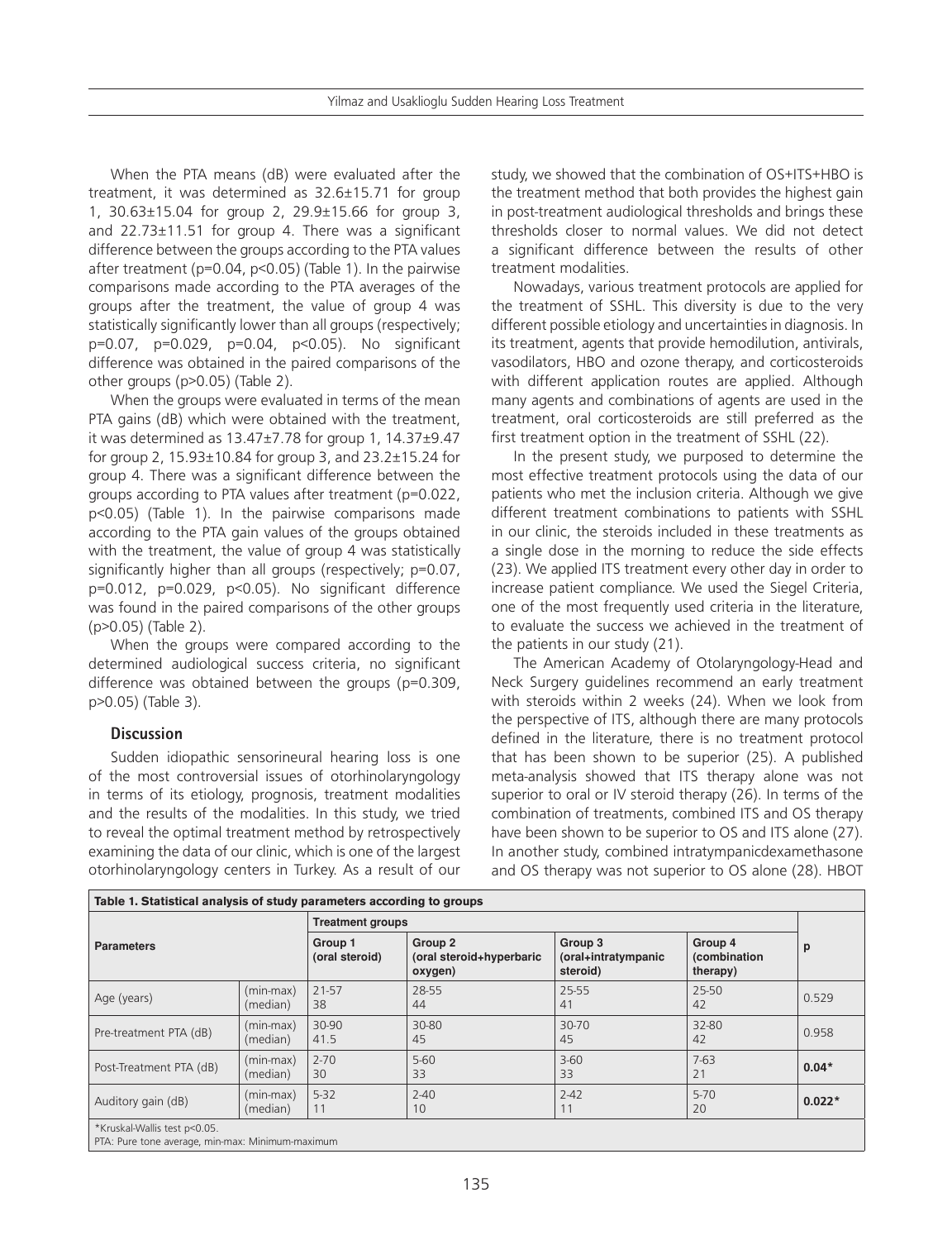| Table 2. Comparison of post-treatment values according to<br>groups |               |                           |                      |  |  |  |  |  |
|---------------------------------------------------------------------|---------------|---------------------------|----------------------|--|--|--|--|--|
| р                                                                   | <b>Groups</b> | <b>Post-treatment PTA</b> | <b>Auditory gain</b> |  |  |  |  |  |
|                                                                     | $1 - 2$       | 0.801                     | 0.830                |  |  |  |  |  |
|                                                                     | $1 - 3$       | 0.767                     | 0.562                |  |  |  |  |  |
|                                                                     | $1 - 4$       | $0.07*$                   | $0.07*$              |  |  |  |  |  |
|                                                                     | $2 - 3$       | 0.912                     | 0.624                |  |  |  |  |  |
|                                                                     | $2 - 4$       | $0.029*$                  | $0.012*$             |  |  |  |  |  |
|                                                                     | $3-4$         | $0.04*$                   | $0.029*$             |  |  |  |  |  |
| *Mann-Whitney U test p<0.05.<br>PTA: Pure tone average              |               |                           |                      |  |  |  |  |  |

is a treatment method recommended not as a stand-alone option, but in combination with salvage therapy for severe hearing loss greater than 70 dB (29).

In the results of our study; although we determined that combined (oral+IT+HBOT) therapy was superior to other treatment modalities in terms of audiological gain, we could not detect a significant difference between the groups in terms of gaining more than 15 dB in the PTA test, which we determined as the treatment success criterion. Although there is a significant difference between the groups in terms of audiological values, the lack of difference between the groups in terms of patients considered successful can be explained by the small subject size of the present study.

## **Study Limitations**

There are some limitations of this study, which we conducted to determine the most effective treatment method for SSHL. The major limitation is that our study includes a retrospective file review. The second limitation is that we could not detect all of the prognostic factors of the patients included in the study due to the fact that we performed the study on patient files. Although we did not include patients with known chronic diseases in the study and there was no statistical difference between the patient groups in terms of age criteria, we cannot say that the study groups were similar in terms of prognostic factors. Another limitation is that we only used audiologically hearing thresholds in the study. A study in which the speech discrimination values were also examined would have been more valuable.

### **Conclusion**

SSHL is one of the emergencies in otorhinolaryngology which is the subject of discussion in every field from its etiology to its treatment. It can be said that the most effective treatment method for the treatment of the disease, which should be treated as soon as possible after the diagnosis is made, is the combination therapy.

| Table 3. Evaluation of the treatment successes according to the<br>treatment groups |                          |            |       |  |  |  |  |
|-------------------------------------------------------------------------------------|--------------------------|------------|-------|--|--|--|--|
|                                                                                     | <b>Treatment results</b> |            |       |  |  |  |  |
| <b>Groups</b>                                                                       | <b>Successful</b>        | Failing    | $p^*$ |  |  |  |  |
| Group $1 n$ (%)                                                                     | 11 (36.7%)               | 19 (63.3%) | 0.309 |  |  |  |  |
| Group $2 \nvert n \nvert \frac{6}{6}$                                               | 13 (43.3%)               | 17 (56.7%) |       |  |  |  |  |
| Group $3 \nmid \frac{6}{6}$                                                         | 13 (43.3%)               | 17 (56.7%) |       |  |  |  |  |
| Group $4 \, \text{m}$ (%)                                                           | 18 (60%)                 | 12 (40%)   |       |  |  |  |  |
| *Pearson chi-square test p<0.05.                                                    |                          |            |       |  |  |  |  |

**Acknowledgements**

The authors would like to thank all healthcare professionals and laboratory workers who contributed to the study.

#### **Ethics**

**Ethics Committee Approval:** The study were approved by the Istanbul University-Cerrahpasa, Cerrahpaşa Faculty of Medicine Clinical Research Ethics Committee (decision date: 03.08.2021 and approval number: 604.01.01- 152390).

**Informed Consent: Retrospective study. Authorship Contributions**

Concept: Y.Z.Y., S.U., Design: Y.Z.Y., S.U., Data Collection or Processing: Y.Z.Y., S.U., Analysis or Interpretation: Y.Z.Y., S.U., Literature Search: Y.Z.Y., S.U., Writing: Y.Z.Y., S.U.

**Conflict of Interest:** No conflict of interest was declared by the authors.

**Financial Disclosure:** The authors declared that this study received no financial support.

#### **References**

- 1. Newsted D, Rosen E, Cooke B, Beyea MM, Simpson MTW, Beyea JA. Approach to hearing loss. Can Fam Physician 2020;66:803-9.
- 2. Guide for the evaluation of hearing handicap. American Academy of Otolaryngology, Committee on Hearing and Equilibrium; Americal Council of Otolaryngology, Committee on the Medical Aspects of Noise. Otolaryngol Head Neck Surg 1979;87:539-51.
- 3. Prince ADP, Stucken EZ. Sudden Sensorineural Hearing Loss: A Diagnostic and Therapeutic Emergency. J Am Board Fam Med 2021;34:216-23.
- 4. Young YH. Contemporary review of the causes and differential diagnosis of sudden sensorineural hearing loss. Int J Audiol 2020;59:243-53.
- 5. Michels TC, Duffy MT, Rogers DJ. Hearing Loss in Adults: Differential Diagnosis and Treatment. Am Fam Physician 2019;100:98-108.